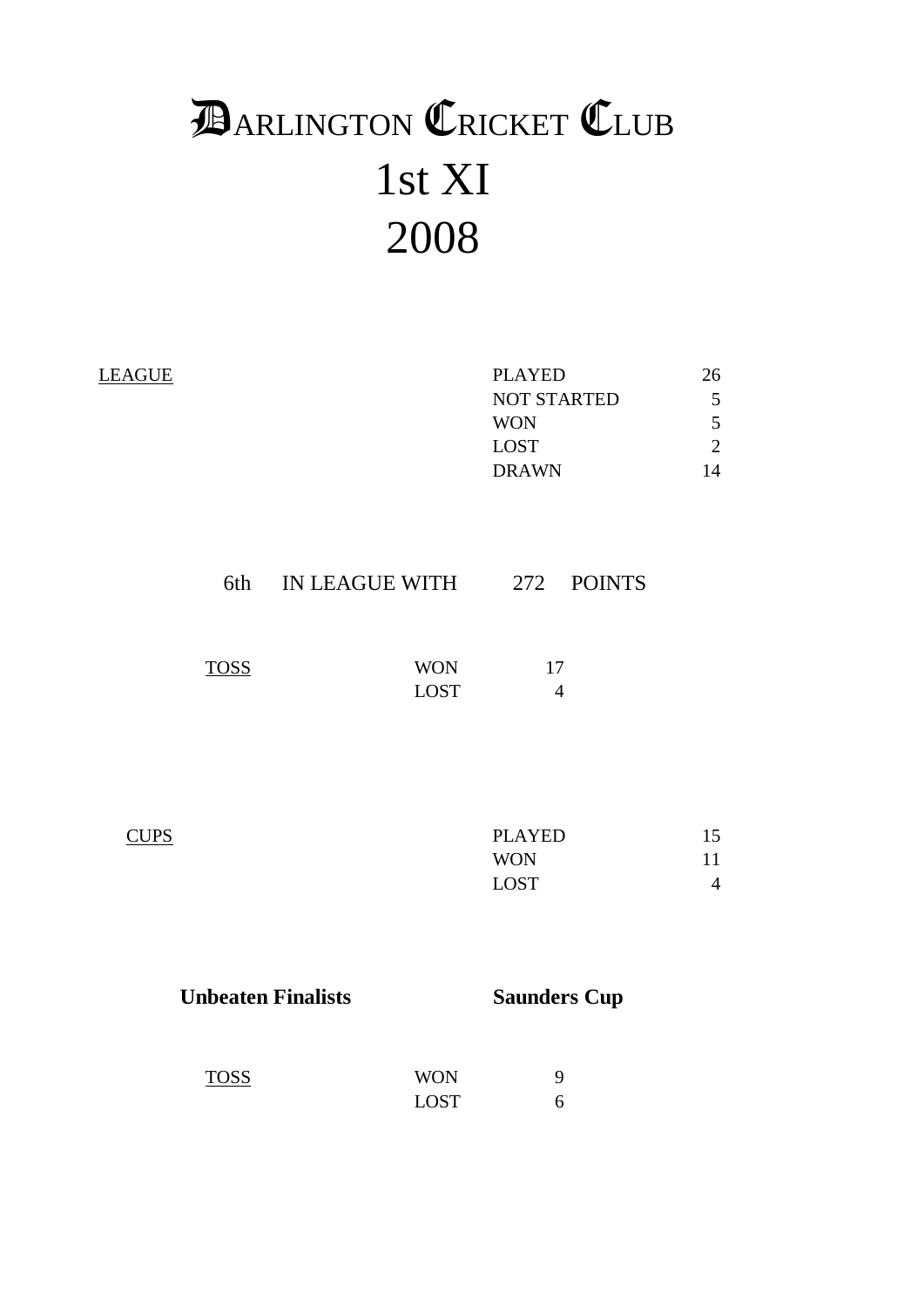# LEAGUE

| LEAUUE               | Matches        | <i>Innings</i> | Runs           | Highest<br>Score | Not<br>Out     | Comp.<br><b>Innings</b> | Average | <b>Balls</b><br>Faced | Balls/<br>Run | $\frac{4}{\cdot}$ s | Number of<br>6's |
|----------------------|----------------|----------------|----------------|------------------|----------------|-------------------------|---------|-----------------------|---------------|---------------------|------------------|
|                      |                |                |                |                  |                |                         |         |                       |               |                     |                  |
| D.C. MULHOLLAND      | 21             | 18             | 587            | 76               | $\overline{4}$ | 14                      | 41.93   | 1022                  | 1.741         | 46                  | 5                |
| <b>S.A. AGHARKAR</b> | 15             | 13             | 353            | 85*              | 2              | 11                      | 32.09   | 410                   | 1.161         | 32                  | 4                |
| D.J. ECKELS          | 20             | 19             | 401            | 55               | 5              | 14                      | 28.64   | 1048                  | 2.613         | 32                  | $\boldsymbol{0}$ |
| D.M. HODGSON         | 18             | 16             | 277            | 43*              | 3              | 13                      | 21.31   | 550                   | 1.986         | 30                  | $\boldsymbol{0}$ |
| N. PRATT             | 21             | 20             | 414            | 74               | $\Omega$       | 20                      | 20.70   | 842                   | 2.034         | 56                  | 6                |
| M. STAINSBY          | 17             | 15             | 235            | 35               | 1              | 14                      | 16.79   | 681                   | 2.898         | 16                  | $\boldsymbol{0}$ |
| Also Batted          |                |                |                |                  |                |                         |         |                       |               |                     |                  |
| J.G. MOODY           | 21             | 15             | 88             | 20               | 8              | 7                       | 12.57   | 216                   | 2.455         | 3                   | $\mathbf{0}$     |
| L.D. COATES          | 21             | 16             | 173            | 47               | 1              | 15                      | 11.53   | 397                   | 2.295         | 19                  | 1                |
| L.J. HUTTON          | 1              | 1              | 11             | 11               | $\Omega$       | 1                       | 11.00   | 15                    | 1.364         | $\mathbf{1}$        | $\boldsymbol{0}$ |
| J.M. ALDERSON        | 14             | 14             | 129            | 29               | $\overline{2}$ | 12                      | 10.75   | 285                   | 2.209         | 11                  | $\boldsymbol{0}$ |
| S. LEE               | 17             | 12             | 121            | 33               | $\Omega$       | 12                      | 10.08   | 211                   | 1.744         | 12                  | 3                |
| A.J.W. DEUCHAR       | 12             | 7              | 16             | $6*$             | 4              | 3                       | 5.33    | 54                    | 3.375         | 1                   | $\theta$         |
| <b>S. LISTER</b>     | $\overline{2}$ | 1              | 4              | 4                | $\mathbf{0}$   | 1                       | 4.00    | 28                    | 7.000         | $\boldsymbol{0}$    | $\boldsymbol{0}$ |
| D.R. MARSHALL        | 3              | 2              | 8              | 8                | $\theta$       | 2                       | 4.00    | 17                    | 2.125         | 1                   | $\theta$         |
| P.D. RAINE           | 19             | 6              | 7              | 5                | 4              | $\overline{c}$          | 3.50    | 30                    | 4.286         | $\boldsymbol{0}$    | $\boldsymbol{0}$ |
| <b>J.R. SUTTON</b>   | 5              | 2              | 3              | $3*$             |                | 1                       | 3.00    | 17                    | 5.667         | $\boldsymbol{0}$    | $\boldsymbol{0}$ |
| J.T. DOBSON          | 3              | 2              | $\overline{2}$ | $2*$             | $\overline{2}$ | $\theta$                | N/A     | 25                    | 12.500        | $\boldsymbol{0}$    | $\boldsymbol{0}$ |

Played but did not bat

D. BALDWIN 1

RUNS SCORED FOR WICKETS LOST AVERAGE

3130 142 22.04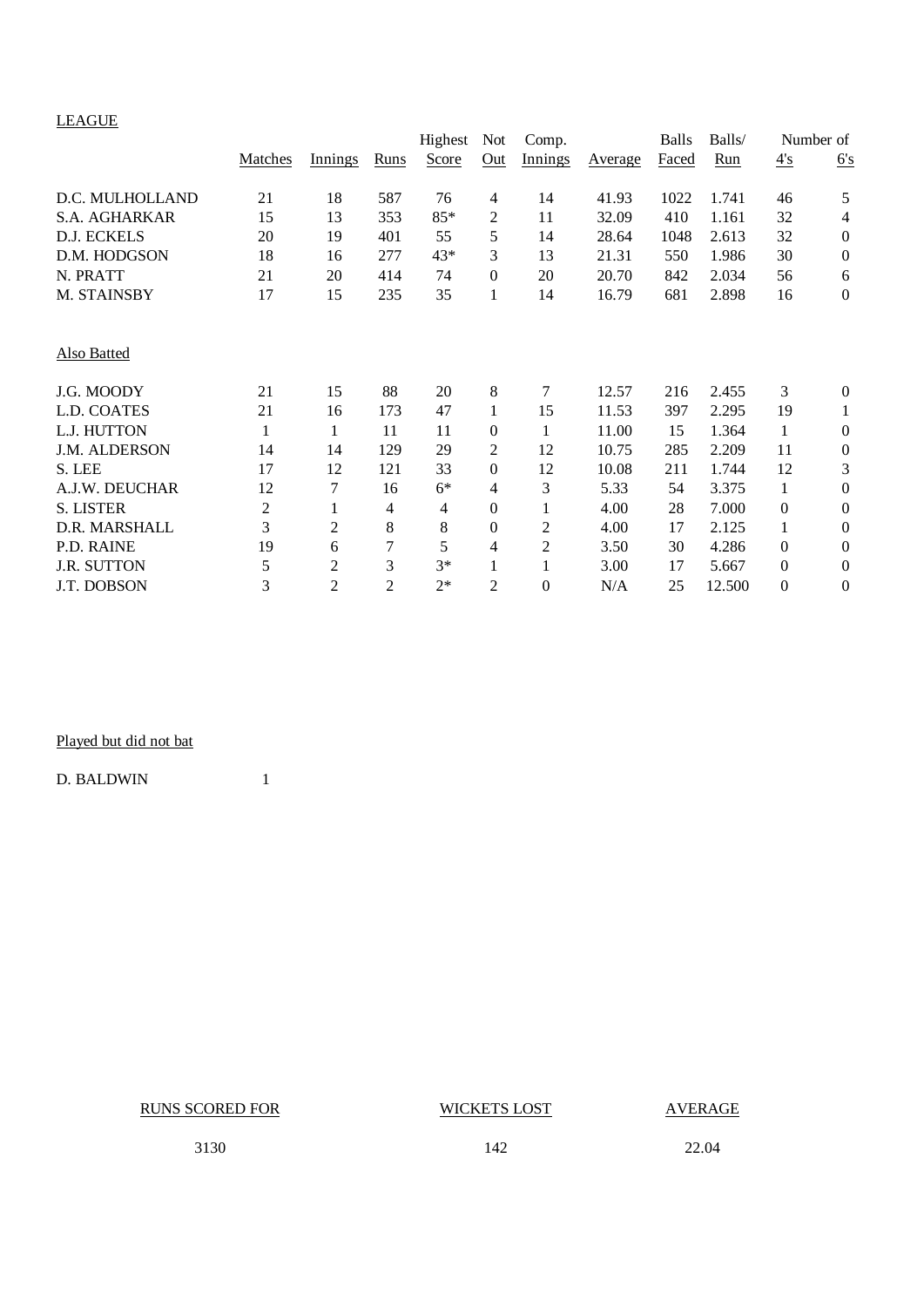|       |       |          |      |      |         | <b>Best</b>    | Runs/ | Strike |              | Number of        |
|-------|-------|----------|------|------|---------|----------------|-------|--------|--------------|------------------|
| Balls | Overs | Mdns     | Runs | Wkts | Average | <b>Bowling</b> | Over  | Rate   | Wides        | No Balls         |
| 1972  | 324.1 | 63       | 999  | 64   | 15.61   | 6-44           | 3.082 | 30.81  | 8            | 19               |
| 1399  | 231.3 | 54       | 673  | 43   | 15.65   | 5-56           | 2.910 | 32.53  | 3            | 7                |
| 1128  | 188   | 67       | 463  | 17   | 27.24   | $3 - 7$        | 2.463 | 66.35  | $\mathbf{0}$ | $\theta$         |
| 475   | 76    | 8        | 266  | 8    | 33.25   | $3 - 50$       | 3.500 | 59.38  | 19           | $\boldsymbol{0}$ |
|       |       |          |      |      |         |                |       |        |              |                  |
| 126   | 21    | 5        | 62   | 5    | 12.40   | $3-24$         | 2.952 | 25.20  | $\theta$     | $\theta$         |
| 48    | 8     | $\theta$ | 31   | 2    | 15.50   | $2 - 31$       | 3.875 | 24.00  | $\mathbf{0}$ | 0                |
| 90    | 15    | 4        | 52   | 3    | 17.33   | $2 - 6$        | 3.467 | 30.00  | $\mathbf{0}$ | $\theta$         |
| 152   | 25    | 6        | 91   | 4    | 22.75   | $1 - 13$       | 3.640 | 38.00  | $\mathbf{0}$ | $\overline{2}$   |
| 319   | 51    | 5        | 193  | 4    | 48.25   | $1-23$         | 3.784 | 79.75  | 10           | 3                |
| 62    | 10.1  |          | 52   |      | 52.00   | $1 - 16$       | 5.149 | 62.00  | 1            | $\overline{0}$   |
| 179   | 29    | 4        | 142  | 2    | 71.00   | $1 - 18$       | 4.897 | 89.50  | $\theta$     | 5                |
|       |       |          |      |      |         |                |       |        |              |                  |

### **Catches**

| D.M. HODGSON | 20 | S.A. AGHARKAR        |  | A.J.W. DEUCHAR     |  |
|--------------|----|----------------------|--|--------------------|--|
| J.G. MOODY   | 15 | <b>J.M. ALDERSON</b> |  | J.T. DOBSON        |  |
| L.D. COATES  | 10 | P.D. RAINE           |  | S. LISTER          |  |
| D.J. ECKELS  |    | S. LEE               |  | <b>J.R. SUTTON</b> |  |
| N. PRATT     |    | D.C. MULHOLLAND      |  | D. BALDWIN         |  |
|              |    |                      |  | M. STAINSBY        |  |

| Stumpings |  |
|-----------|--|
|           |  |
|           |  |

| D.M. HODGSON                                | 8                   | J.T. DOBSON       |  |
|---------------------------------------------|---------------------|-------------------|--|
| <b>Run Outs</b>                             |                     |                   |  |
| A.J.W. DEUCHAR<br>L.D. COATES<br>J.G. MOODY | 3<br>$\overline{2}$ | <b>P.D. RAINE</b> |  |

| <b>RUNS SCORED AGAINST</b> | <b>WICKETS TAKEN</b> | <b>AVERAGE</b> |
|----------------------------|----------------------|----------------|
| 3220                       | 161                  | 20.00          |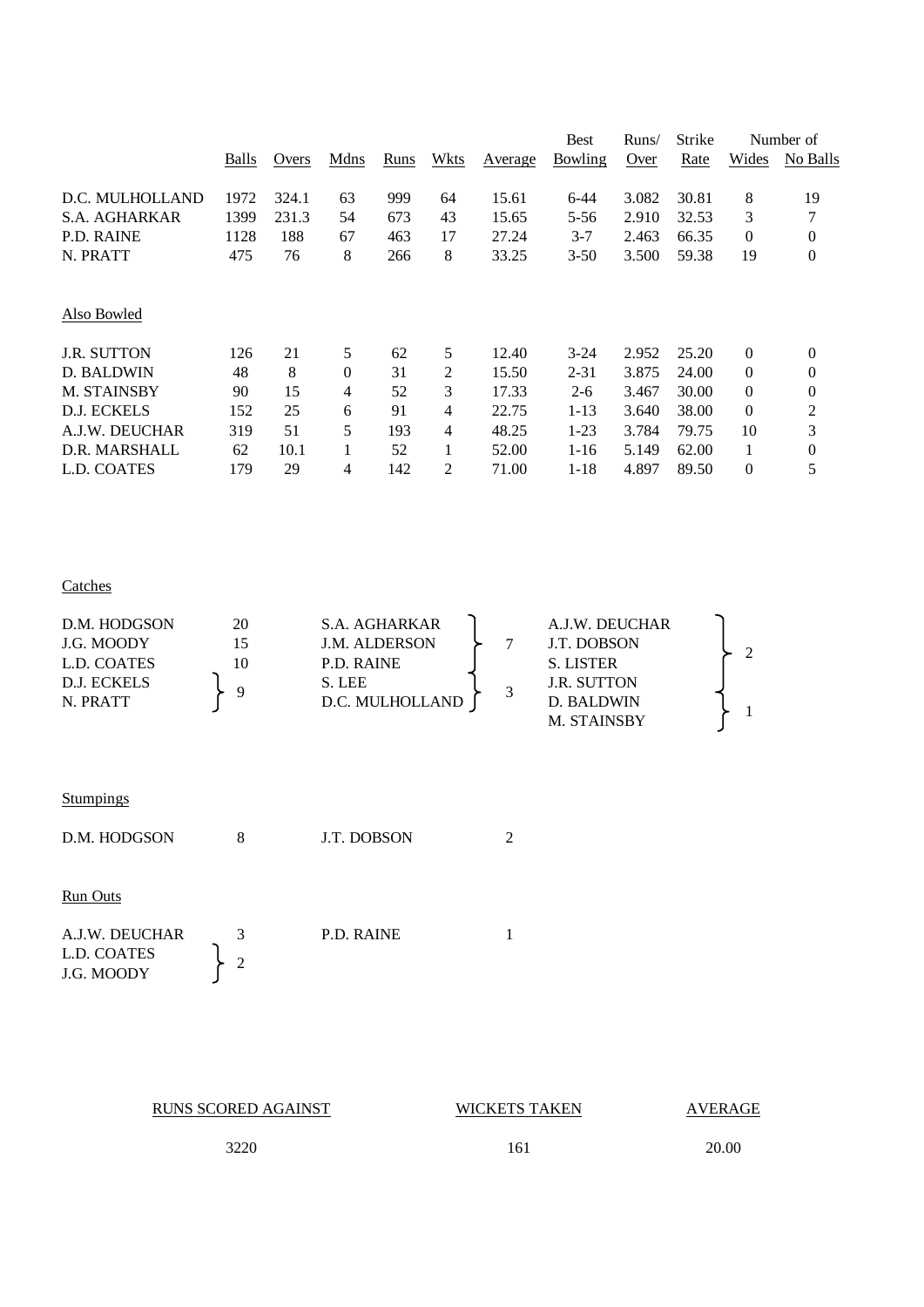|                    |         |                |          | Highest      | <b>Not</b>       | Comp.    |                        | Balls          | Balls/ |                | Number of        |
|--------------------|---------|----------------|----------|--------------|------------------|----------|------------------------|----------------|--------|----------------|------------------|
|                    | Matches | Innings        | Runs     | Score        | Out              | Innings  | <b>A</b> <u>verage</u> | Faced          | Run    | 4's            | 6's              |
| N. PRATT           | 13      | 13             | 348      | 67           | $\mathbf{1}$     | 12       | 29.00                  | 311            | 0.894  | 36             | 10               |
| D.M. HODGSON       | 9       | 8              | 102      | $42*$        | 3                | 5        | 20.40                  | 98             | 0.961  | 6              | $\mathfrak{2}$   |
| L.D. COATES        | 8       | 8              | 162      | 51           | $\theta$         | 8        | 20.25                  | 155            | 0.957  | 16             | $\sqrt{2}$       |
| S.A. AGHARKAR      | 14      | 13             | 222      | 47*          | $\mathbf{1}$     | 12       | 18.50                  | 218            | 0.982  | 20             | 1                |
| D.C. MULHOLLAND    | 15      | 15             | 248      | $52*$        | 1                | 14       | 17.71                  | 268            | 1.081  | 17             | 4                |
| J.M. ALDERSON      | 14      | 14             | 222      | 60           | $\theta$         | 14       | 15.86                  | 224            | 1.009  | 15             | 1                |
| J.G. MOODY         | 14      | 8              | 56       | $20*$        | 3                | 5        | 11.20                  | 61             | 1.089  | 6              | $\theta$         |
| S. LEE             | 9       | 8              | 29       | $14*$        | 4                | 4        | 7.25                   | 48             | 1.655  | $\mathbf{0}$   | $\theta$         |
| <b>Also Batted</b> |         |                |          |              |                  |          |                        |                |        |                |                  |
| J.T. DOBSON        | 5       | 4              | 58       | 23*          | $\overline{c}$   | 2        | 29.00                  | 70             | 1.207  | 3              | 1                |
| T. HODGSON         | 6       | 4              | 45       | $21*$        | $\mathbf{1}$     | 3        | 15.00                  | 51             | 1.133  | 5              |                  |
| <b>S. LISTER</b>   | 3       | 3              | 16       | $15*$        | 1                | 2        | 8.00                   | 12             | 0.750  | $\overline{2}$ | $\overline{0}$   |
| L.J. CRAGGS        | 11      | 4              | 4        | $2*$         | 3                |          | 4.00                   | 10             | 2.500  | $\theta$       | $\boldsymbol{0}$ |
| M. STAINSBY        | 5       | 3              | 8        | $4*$         | 1                | 2        | 4.00                   | 15             | 1.875  | 0              | $\theta$         |
| P.D. RAINE         | 7       | 1              | 0        | $\mathbf{0}$ | $\boldsymbol{0}$ |          | 0.00                   | 1              | N/A    | 0              | $\theta$         |
| D.R. MARSHALL      |         | 1              | $\theta$ | $\Omega$     | $\overline{0}$   |          | 0.00                   | $\overline{2}$ | N/A    | $\Omega$       | $\theta$         |
| S.N. WHITEHEAD     | 3       | $\overline{c}$ | 36       | $27*$        | 2                | 0        | N/A                    | 31             | 0.861  | 1              |                  |
| L.J. HUTTON        | 6       | $\overline{c}$ | 13       | $8*$         | $\overline{2}$   | 0        | N/A                    | 7              | 0.538  | 2              | $\theta$         |
| A.J.W. DEUCHAR     | 15      | 3              | 10       | $9*$         | 3                | $\theta$ | N/A                    | 23             | 2.300  |                | $\overline{0}$   |

# Played but did not Bat

J.R. SUTTON 3

RUNS SCORED FOR WICKETS LOST AVERAGE

1747 86 20.31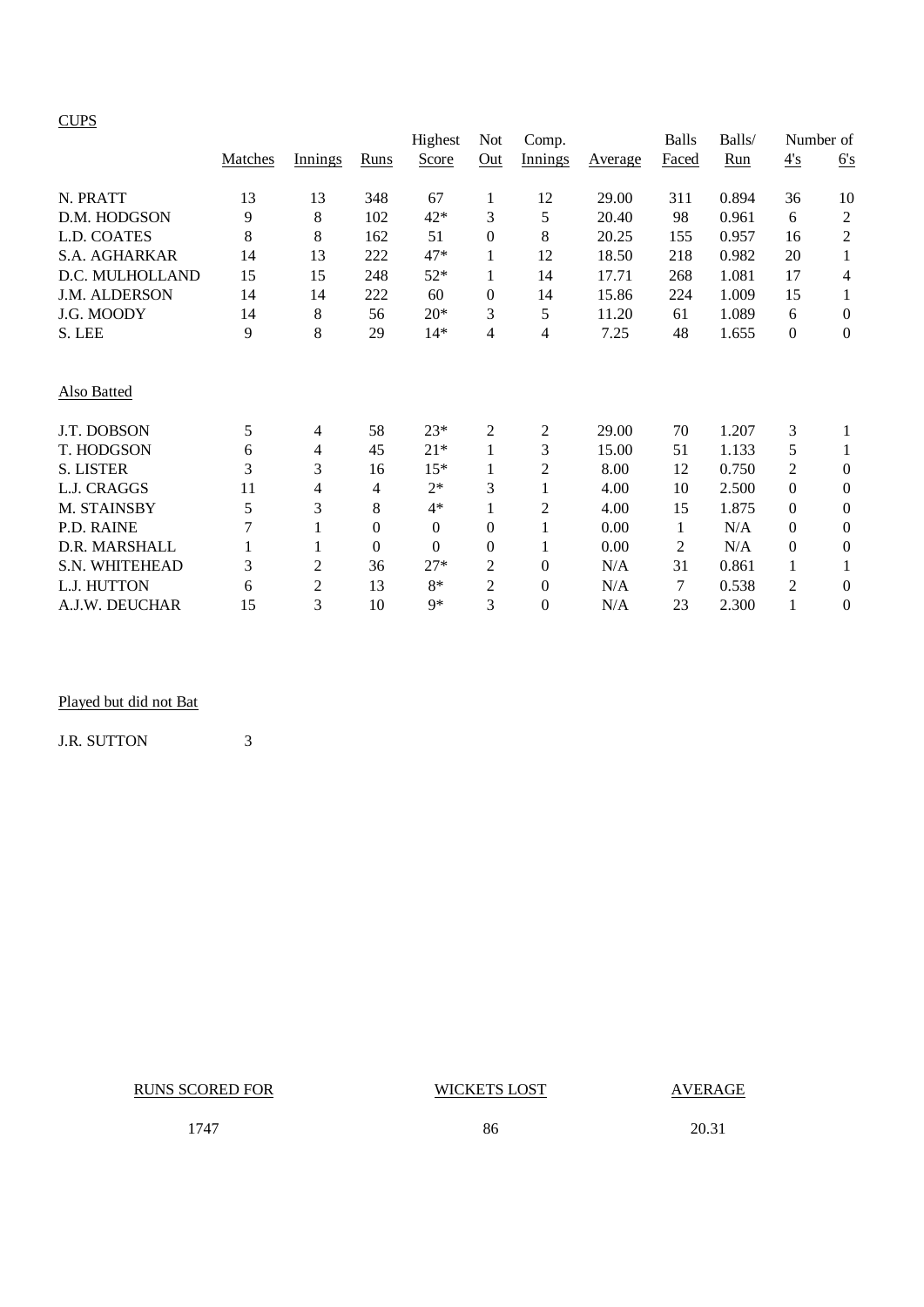|                    |              |                |                  |             |                  | Best    | Runs/              | Strike | Number of |                |                  |
|--------------------|--------------|----------------|------------------|-------------|------------------|---------|--------------------|--------|-----------|----------------|------------------|
|                    | <b>Balls</b> | Overs          | Mdns             | <b>Runs</b> | <b>Wkts</b>      | Average | Bowling            | Over   | Rate      | Wides          | No Balls         |
| S.A. AGHARKAR      | 487          | 79.1           | 4                | 289         | 26               | 11.12   | $4 - 24$           | 3.654  | 18.73     | 12             | $\boldsymbol{0}$ |
| D.C. MULHOLLAND    | 487          | 78             | $\overline{c}$   | 406         | 31               | 13.10   | $5 - 38$           | 5.205  | 15.71     | 19             | $\boldsymbol{0}$ |
|                    |              |                |                  |             |                  |         |                    |        |           |                |                  |
| Also Bowled        |              |                |                  |             |                  |         |                    |        |           |                |                  |
| S. LETHBRIDGE      | 27           | 4              | 0                | 22          | $\overline{4}$   | 5.50    | $3 - 20$           | 5.500  | 6.75      | 3              | $\boldsymbol{0}$ |
| L.J. CRAGGS        | 34           | 5              | $\boldsymbol{0}$ | 25          | $\mathfrak{Z}$   | 8.33    | $3 - 22$           | 5.000  | 11.33     | 4              | $\boldsymbol{0}$ |
| A. HARWOOD         | 19           | 3              | $\boldsymbol{0}$ | 17          | $\overline{c}$   | 8.50    | $2 - 17$           | 5.667  | 9.50      | 1              | $\boldsymbol{0}$ |
| L.J. HUTTON        | 9            | $\mathbf{1}$   | $\boldsymbol{0}$ | 11          | 1                | 11.00   | $1 - 11$           | 11.000 | 9.00      | 3              | $\boldsymbol{0}$ |
| L.D. COATES        | 19           | $\mathfrak{Z}$ | $\boldsymbol{0}$ | 32          | $\boldsymbol{2}$ | 16.00   | $2 - 32$           | 10.667 | 9.50      | $\mathbf 1$    | $\boldsymbol{0}$ |
| M. STAINSBY        | 19           | 3              | 0                | 16          | $\mathbf{1}$     | 16.00   | $1 - 16$           | 5.333  | 19.00     | $\mathbf{1}$   | $\boldsymbol{0}$ |
| P.D. RAINE         | 165          | 27             | 0                | 136         | $8\,$            | 17.00   | $3 - 21$           | 5.04   | 20.63     | 3              | $\boldsymbol{0}$ |
| <b>J.R. SUTTON</b> | 38           | 6              | 0                | 44          | $\overline{c}$   | 22.00   | $2 - 25$           | 7.33   | 19.00     | $\overline{c}$ | $\boldsymbol{0}$ |
| A.J.W. DEUCHAR     | 204          | 33             | 1                | 179         | $\,8\,$          | 22.38   | $2 - 20$           | 5.42   | 25.50     | 5              | 1                |
| N. PRATT           | 74           | 12             | $\boldsymbol{0}$ | 112         | $\sqrt{5}$       | 22.40   | $2 - 24$           | 9.33   | 14.80     | $\overline{c}$ | $\boldsymbol{0}$ |
| D.R. MARSHALL      | 15           | $\overline{2}$ | $\boldsymbol{0}$ | 27          | $\boldsymbol{0}$ | N/A     | $0 - 27$           | 13.50  | N/A       | $\overline{2}$ | 1                |
| Catches            |              |                |                  |             |                  |         |                    |        |           |                |                  |
| J.G. MOODY         | 10           |                | S.A. AGHARKAR    |             |                  |         | J.M. ALDERSON      |        |           |                |                  |
| L.J. CRAGGS        |              |                | L.D. COATES      |             |                  |         | A.J.W. DEUCHAR     |        |           |                |                  |
| D.M. HODGSON       | 4            |                | L.J. HUTTON      |             |                  | 3       | J.T. DOBSON        |        |           | $\overline{c}$ |                  |
| D.C. MULHOLLAND    |              |                | N. PRATT         |             |                  |         | T. HODGSON         |        |           |                |                  |
|                    |              |                |                  |             |                  |         | P.D. RAINE         |        |           |                |                  |
|                    |              |                |                  |             |                  |         | <b>J.R. SUTTON</b> |        |           | 1              |                  |
|                    |              |                |                  |             |                  |         |                    |        |           |                |                  |
| <b>Stumpings</b>   |              |                |                  |             |                  |         |                    |        |           |                |                  |
| D.M. HODGSON       | 4            |                | J.T. DOBSON      |             |                  | 1       |                    |        |           |                |                  |
|                    |              |                |                  |             |                  |         |                    |        |           |                |                  |
| <b>Run Outs</b>    |              |                |                  |             |                  |         |                    |        |           |                |                  |
|                    |              |                |                  |             |                  |         |                    |        |           |                |                  |
| A.J.W. DEUCAHR     |              |                | L.J. HUTTON      |             |                  |         |                    |        |           |                |                  |
| J.T. DOBSON        | 2            |                | S. LEE           |             |                  | 1       |                    |        |           |                |                  |
| D.M. HODGSON       |              |                | J.G. MOODY       |             |                  |         |                    |        |           |                |                  |
|                    |              |                | D.C. MULHOLLAND  |             |                  |         |                    |        |           |                |                  |

**WICKETS TAKEN AVERAGE** 

1399 103 13.58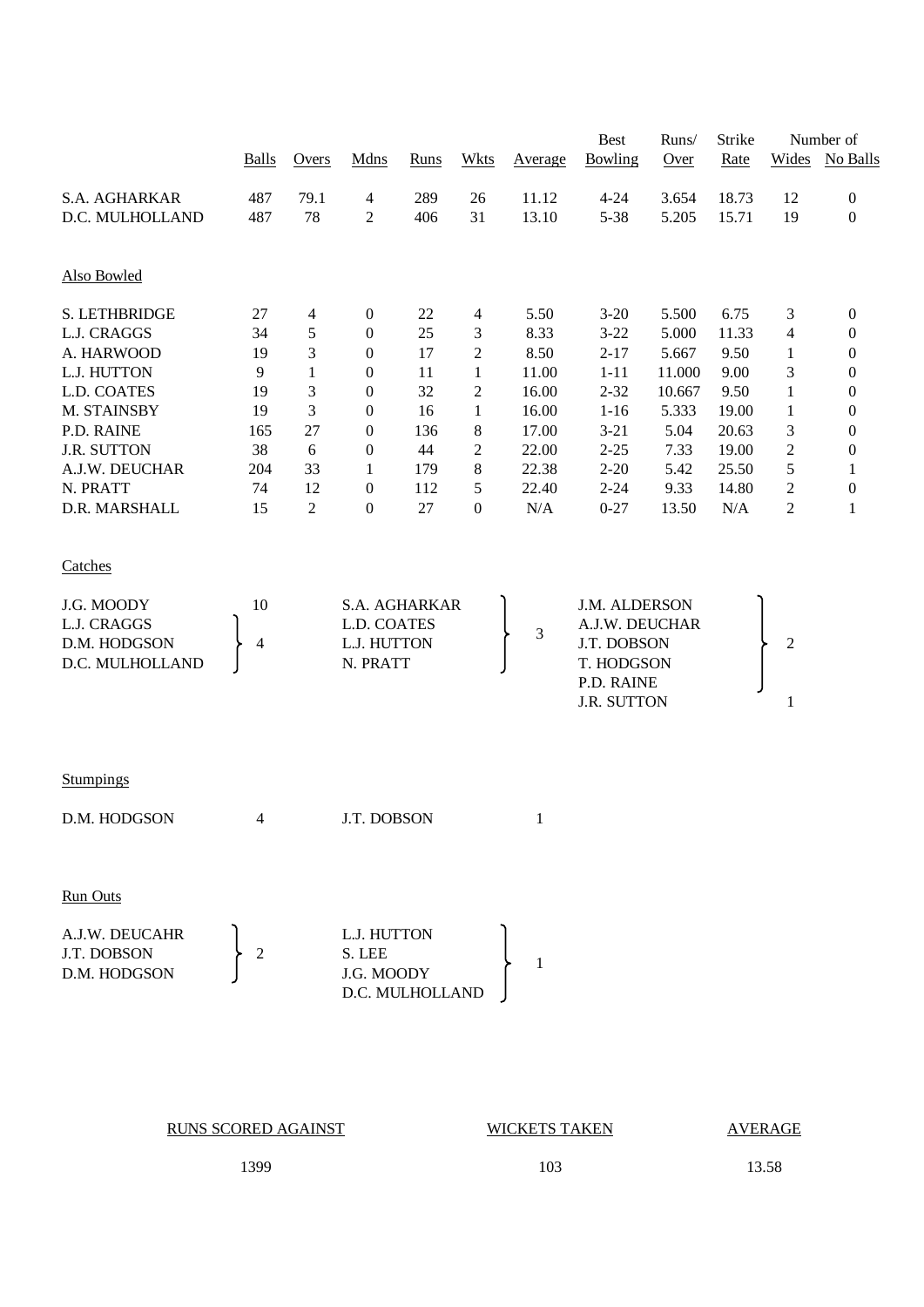# 50's

| S.A. AGHARKAR        | 85*   | v BLACKHALL              | (H) | LEAGUE 50 off |     | 43 balls |
|----------------------|-------|--------------------------|-----|---------------|-----|----------|
| <b>S.A. AGHARKAR</b> | 85*   | v BLACKHALL              | (A) | <b>LEAGUE</b> | 67  |          |
| D.C. MULHOLLAND      | 76    | <b>v BISHOP AUCKLAND</b> | (H) | <b>LEAGUE</b> | 67  |          |
| N. PRATT             | 74    | <b>v NORMANBY HALL</b>   | (H) | <b>LEAGUE</b> | 78  |          |
| N. PRATT             | 73    | <b>v MARTON</b>          | (H) | <b>LEAGUE</b> | 64  |          |
| N. PRATT             | 67    | v BLACKHALL              | (H) | <b>CUP</b>    | 22  |          |
| D.C. MULHOLLAND      | $65*$ | <b>v MARTON</b>          | (A) | <b>LEAGUE</b> | 76  |          |
| D.C. MULHOLLAND      | $63*$ | <b>v BILLINGHAM S.</b>   | (H) | <b>LEAGUE</b> | 77  |          |
| <b>J.M. ALDERSON</b> | 60    | <b>v SEDGEFIELD</b>      | (A) | <b>CUP</b>    | 39  |          |
| N. PRATT             | 60    | <b>v GREAT AYTON</b>     | (A) | <b>LEAGUE</b> | 64  |          |
| D.C. MULHOLLAND      | 60    | v REDCAR                 | (A) | <b>LEAGUE</b> | 69  |          |
| D.C. MULHOLLAND      | 58    | <b>v RICHMONDSHIRE</b>   | (A) | <b>LEAGUE</b> | 94  |          |
| D.J. ECKELS          | 55    | <b>v NORMANBY HALL</b>   | (H) | <b>LEAGUE</b> | 110 |          |
| D.J. ECKELS          | .54*  | v REDCAR                 | (A) | <b>LEAGUE</b> | 87  |          |
| D.C. MULHOLLAND      | 54*   | v BLACKHALL              | (A) | <b>LEAGUE</b> | 114 |          |
| D.C. MULHOLLAND      |       | 52* v MAINSFORTH         | (A) | <b>CUP</b>    | 44  |          |
| D.J. ECKELS          | $52*$ | <b>v MARTON</b>          | (H) | <b>LEAGUE</b> | 116 |          |
| D.J. ECKELS          | 52    | <b>v BILLINGHAM S.</b>   | (A) | <b>LEAGUE</b> | 108 |          |
| L.D. COATES          | 51    | <b>v NORMANBY HALL</b>   | (H) | <b>CUP</b>    | 36  |          |

FASTEST 50

| off 22 balls<br>67 v BLACKHALL | N. PRATT |  |  |  |  |  |  |  |  |  |
|--------------------------------|----------|--|--|--|--|--|--|--|--|--|
|--------------------------------|----------|--|--|--|--|--|--|--|--|--|

# HIGHEST LEAGUE PARTNERSHIPS

| - 1st            | <b>WICKET</b> | 126 (206) v NORMANBY HALL  | (H) D.J. ECKELS               | $44*(103)$ | $+$ | N. PRATT        | 74 (101)   |
|------------------|---------------|----------------------------|-------------------------------|------------|-----|-----------------|------------|
| 2nd              | <b>WICKET</b> | $64*(73)$ v MARTON         | (H) D.M. HODGSON              | $36*(38)$  | $+$ | D.J. ECKELS     | $23*(31)$  |
| 3rd              | <b>WICKET</b> | 85* (170) v HARTLEPOOL     | (A) D.J. ECKELS               | $41*(94)$  | $+$ | D.M. HODGSON    | $39*(76)$  |
| 4th              | <b>WICKET</b> | 100 (146) v REDCAR         | (A) D.J. ECKELS               | $40*(76)$  | $+$ | D.C. MULHOLLAND | 55 (69)    |
| 5th              | <b>WICKET</b> | 149 (195) v BLACKHALL      | (A) D.C. MULHOLLAND $51*(94)$ |            | $+$ | S.A. AGHARKAR   | $85*(100)$ |
| 6th              | <b>WICKET</b> | 32 (78) v NORTHALLERTON    | (H) J.M. ALDERSON             | $14*(31)$  | $+$ | D.J. ECKELS     | 5(45)      |
| 7th              | <b>WICKET</b> | 64 (101) v BISHOP AUCKLAND | (H) M. STAINSBY               | $23*(55)$  | $+$ | D.C. MULHOLLAND | 33(43)     |
| 8th              | <b>WICKET</b> | 72 (122) v RICHMONDSHIRE   | (A) D.M. HODGSON              | $36*(67)$  | $+$ | D.C. MULHOLLAND | 36(55)     |
| 9th              | <b>WICKET</b> | $16*(14)$ v BLACKHALL      | (H) S.A. AGHARKAR             | $9*(6)$    | $+$ | J.G. MOODY      | $6*(8)$    |
| 10 <sub>th</sub> | <b>WICKET</b> | 15 (32 v MARSKE)           | $(A)$ P.D. RAINE              | $2*(12)$   | $+$ | J.G. MOODY      | 7(20)      |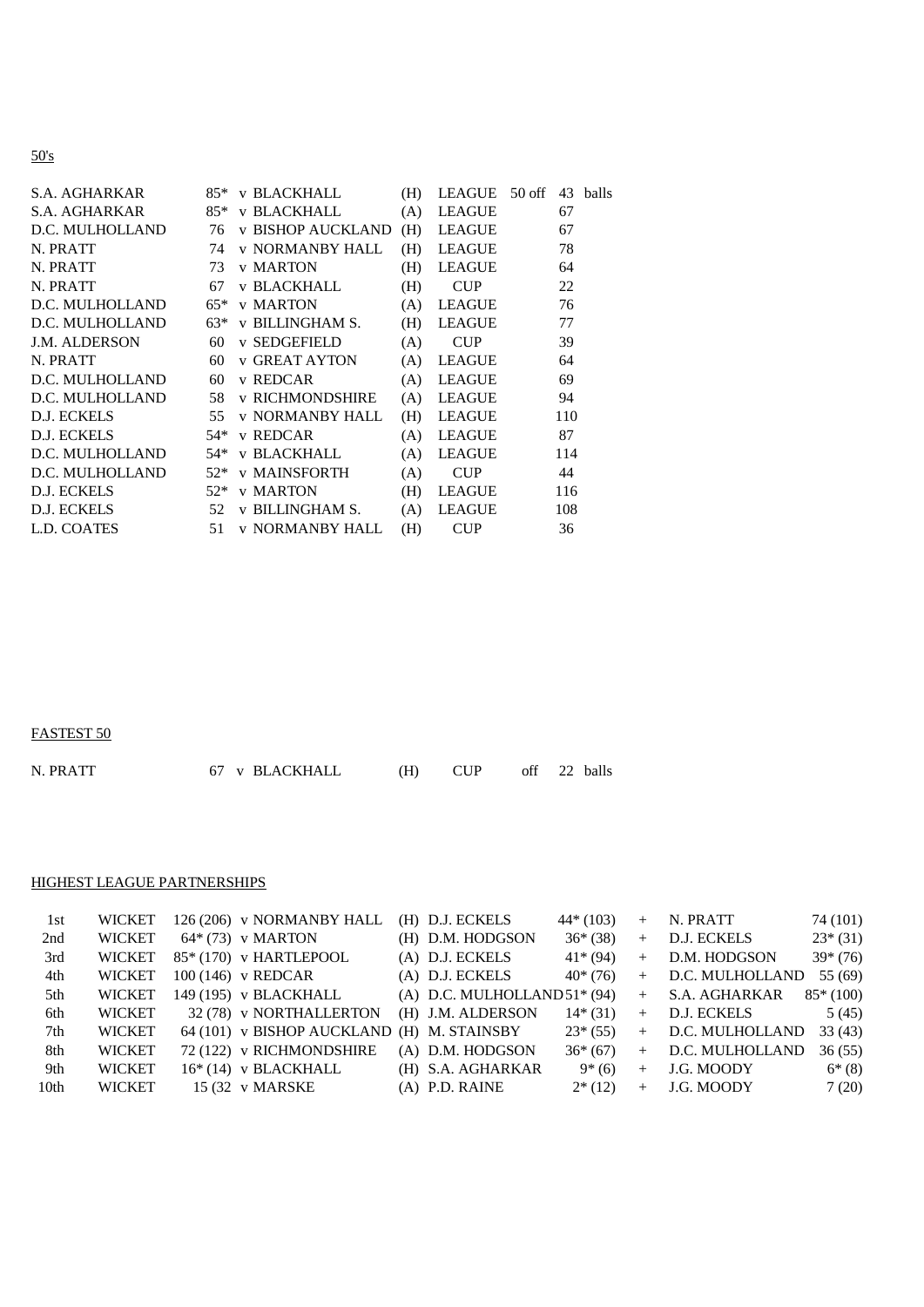# LEAGUE

|                      | <b>BOWLED</b> | <b>CAUGHT</b> | L.B.W. | <b>STUMPED</b> | <b>RUN OUT</b> |
|----------------------|---------------|---------------|--------|----------------|----------------|
| N. PRATT             | 6             | 10            |        |                |                |
| L.D. COATES          |               |               |        |                |                |
| D.J. ECKELS          |               |               |        |                |                |
| D.C. MULHOLLAND      |               |               |        |                |                |
| M. STAINSBY          |               |               |        |                |                |
| D.M. HODGSON         |               | 12            |        |                |                |
| <b>J.M. ALDERSON</b> |               |               |        |                |                |
| S. LEE               |               |               |        |                |                |
| <b>S.A. AGHARKAR</b> |               |               |        |                |                |
| J.G. MOODY           |               |               |        |                |                |
| A.J.W. DEUCHAR       | 2             |               |        |                |                |
| D.R. MARSHALL        |               |               |        |                |                |
| P.D. RAINE           |               |               |        |                |                |
| L.J. HUTTON          |               |               |        |                |                |
| <b>S. LISTER</b>     |               |               |        |                |                |
| <b>J.R. SUTTON</b>   |               |               |        |                |                |
|                      | 41            | 69            | 15     | 3              | 14             |

### **CUP**

|                      | <b>BOWLED</b> | <b>CAUGHT</b> | L.B.W. | <b>STUMPED</b> | <b>RUN OUT</b> |
|----------------------|---------------|---------------|--------|----------------|----------------|
| <b>J.M. ALDERSON</b> |               | Q             |        |                |                |
| D.C. MULHOLLAND      |               |               |        |                |                |
| S.A. AGHARKAR        |               |               |        |                |                |
| N. PRATT             |               |               |        |                |                |
| L.D. COATES          |               |               |        |                |                |
| D.M. HODGSON         |               |               |        |                |                |
| J.G. MOODY           |               |               |        |                |                |
| S. LEE               |               |               |        |                |                |
| T. HODGSON           |               |               |        |                |                |
| J.T. DOBSON          |               |               |        |                |                |
| <b>S</b> .LISTER     |               |               |        |                |                |
| M. STAINSBY          |               |               |        |                |                |
| L.J. CRAGGS          |               |               |        |                |                |
| D.R. MARSHALL        |               |               |        |                |                |
| P.D. RAINE           |               |               |        |                |                |
|                      | 24            | 44            |        | 4              | 13             |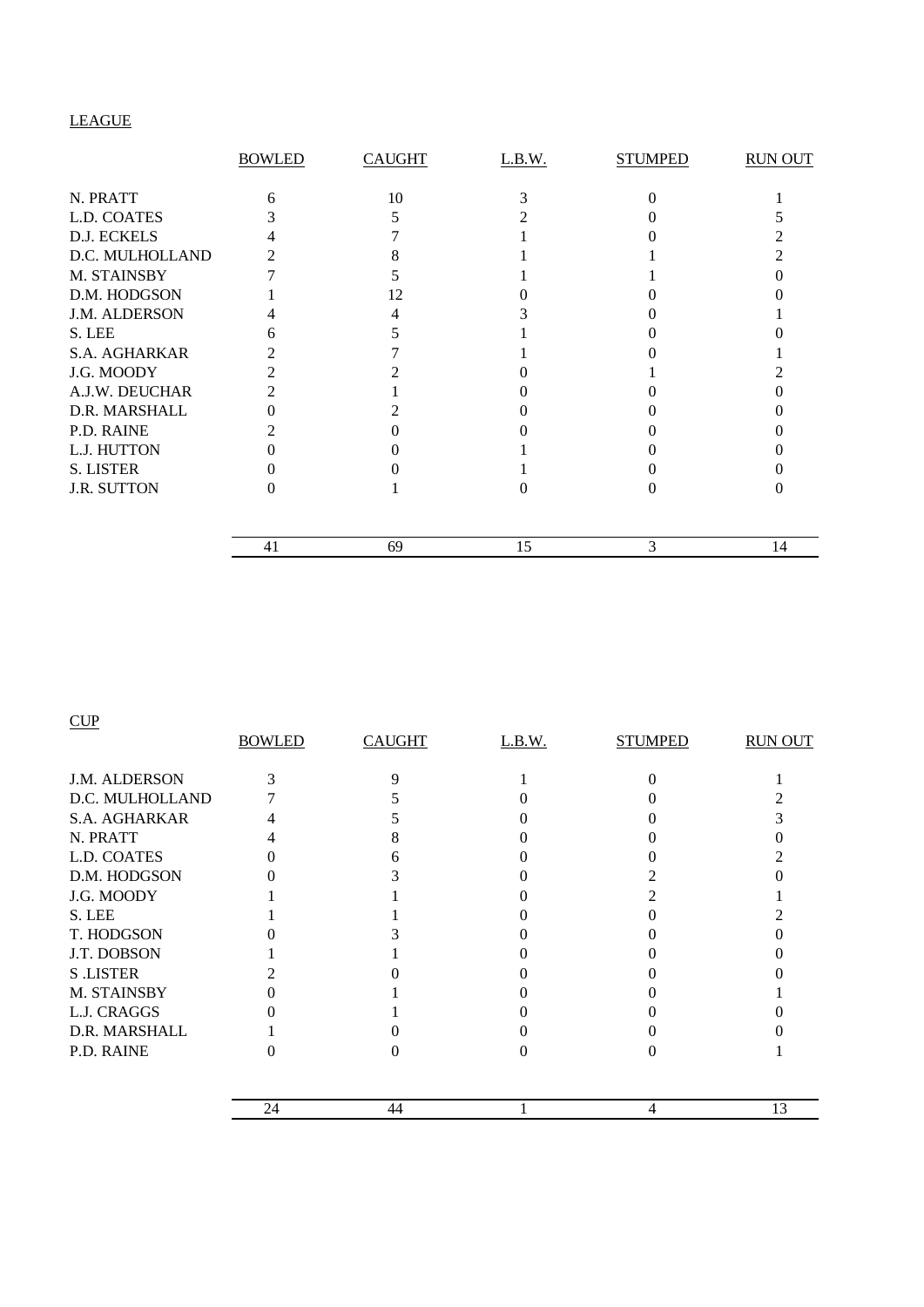| <b>6 WICKET</b> | D.C. MULHOLLAND      | $6 - 44$ | V            | <b>HARTLEPOOL</b>      | (H) | <b>LEAGUE</b> |
|-----------------|----------------------|----------|--------------|------------------------|-----|---------------|
|                 | D.C. MULHOLLAND      | $6 - 59$ | V            | <b>MARTON</b>          | (A) | <b>LEAGUE</b> |
|                 | D.C. MULHOLLAND      | $6 - 65$ | V            | <b>GUISBOROUGH</b>     | (A) | <b>LEAGUE</b> |
| 5 WICKET        | D.C. MULHOLLAND      | $5 - 38$ | V            | <b>TUDHOE</b>          | (H) | <b>CUP</b>    |
|                 | S.A. AGHARKAR        | $5 - 56$ | V            | <b>GREAT AYTON</b>     | (H) | <b>LEAGUE</b> |
|                 | <b>S.A. AGHARKAR</b> | $5 - 63$ | $\mathbf{V}$ | <b>BLACKHALL</b>       | (A) | <b>LEAGUE</b> |
|                 | D.C. MULHOLLAND      | $5 - 76$ | V            | <b>RICHMONDSHIRE</b>   | (A) | <b>LEAGUE</b> |
| <b>4 WICKET</b> | S.A. AGHARKAR        | $4 - 21$ | V            | <b>NORMANBY HALL</b>   | (H) | <b>LEAGUE</b> |
|                 | S.A. AGHARKAR        | $4 - 24$ | V            | <b>SEDGEFIELD</b>      | (A) | <b>CUP</b>    |
|                 | S.A. AGHARKAR        | $4 - 24$ | V            | <b>HARTLEPOOL</b>      | (A) | <b>LEAGUE</b> |
|                 | D.C. MULHOLLAND      | $4 - 32$ | V            | <b>BISHOP AUCKLAND</b> | (A) | <b>LEAGUE</b> |
|                 | <b>S.A. AGHARKAR</b> | $4 - 45$ | V            | <b>NORMANBY HALL</b>   | (A) | <b>CUP</b>    |
|                 | S.A. AGHARKAR        | 4-49     | V            | <b>RICHMONDSHIRE</b>   | (A) | <b>LEAGUE</b> |
|                 | D.C. MULHOLLAND      | 4-49     | V            | <b>HARTLEPOOL</b>      | (A) | <b>LEAGUE</b> |
|                 | D.C. MULHOLLAND      | $4 - 51$ | V            | <b>MAINSFORTH</b>      | (A) | <b>CUP</b>    |
|                 | D.C. MULHOLLAND      | $4 - 52$ | V            | <b>CROOK</b>           | (H) | <b>CUP</b>    |
|                 | D.C. MULHOLLAND      | $4 - 54$ | V            | <b>NORTHALLERTON</b>   | (H) | <b>LEAGUE</b> |
|                 | D.C. MULHOLLAND      | $4 - 60$ | V            | <b>BILLINGHAM S.</b>   | (A) | <b>LEAGUE</b> |
|                 | D.C. MULHOLLAND      | $4 - 74$ | V            | <b>BISHOP AUCKLAND</b> | (H) | <b>LEAGUE</b> |
|                 | D.C. MULHOLLAND      | 4-77     | V            | <b>BLACKHALL</b>       | (A) | <b>LEAGUE</b> |

# LEAGUE

|                    | <b>BOWLED</b>     | <b>CAUGHT</b> | L.B.W.   | <b>STUMPED</b>    | HIT WICKET        |
|--------------------|-------------------|---------------|----------|-------------------|-------------------|
|                    |                   |               |          |                   |                   |
| D.C. MULHOLLAND    | 11                | 41            | 9        | 3                 | $\overline{0}$    |
| S.A. AGHARKAR      | 12                | 22            | 2        | 6                 |                   |
| P.D. RAINE         | $\Omega$          | 16            |          | 0                 | $\mathbf{\Omega}$ |
| N. PRATT           |                   | 5             |          | $_{0}$            | $\theta$          |
| <b>J.R. SUTTON</b> | 0                 |               |          | $\mathbf{\Omega}$ | $\theta$          |
| D.J. ECKELS        | $\mathbf{\Omega}$ |               |          |                   | $\mathbf{0}$      |
| A.J.W. DEUCHAR     |                   |               |          | 0                 | $\theta$          |
| M. STAINSBY        | $\mathbf{\Omega}$ |               |          | 0                 | 0                 |
| D. BALDWIN         |                   |               |          | 0                 | 0                 |
| L.D. COATES        |                   |               |          | $_{0}$            | $\mathbf{0}$      |
| D.R. MARSHALL      | $\Omega$          |               | $\theta$ | $\theta$          | $\overline{0}$    |
|                    | 27                | 100           | 15       | 10                | 1                 |
| <b>CUPS</b>        |                   |               |          |                   |                   |
| D.C. MULHOLLAND    | 15                | 14            |          |                   |                   |
| S.A. AGHARKAR      | 9                 | 8             |          | 6                 |                   |
| A.J.W. DEUCHAR     | 3                 |               |          | 0                 |                   |
| P.D. RAINE         | 3                 |               |          | $_{0}$            |                   |
| N. PRATT           |                   |               |          | 0                 |                   |
| S. LETHBRIDGE      | 2                 |               |          | $\theta$          |                   |
| L.J. CRAGGS        | 0                 |               |          | 0                 |                   |
| L.D. COATES        | 0                 | 2             |          | 0                 |                   |
| A. HARWOOD         | 0                 |               |          |                   |                   |
| <b>J.R. SUTTON</b> | 0                 |               |          | $\mathbf{\Omega}$ |                   |
| L.J. HUTTON        |                   |               |          | 0                 |                   |
| M. STAINSBY        | 0                 |               | 0        | $\Omega$          |                   |

35 45 5 8